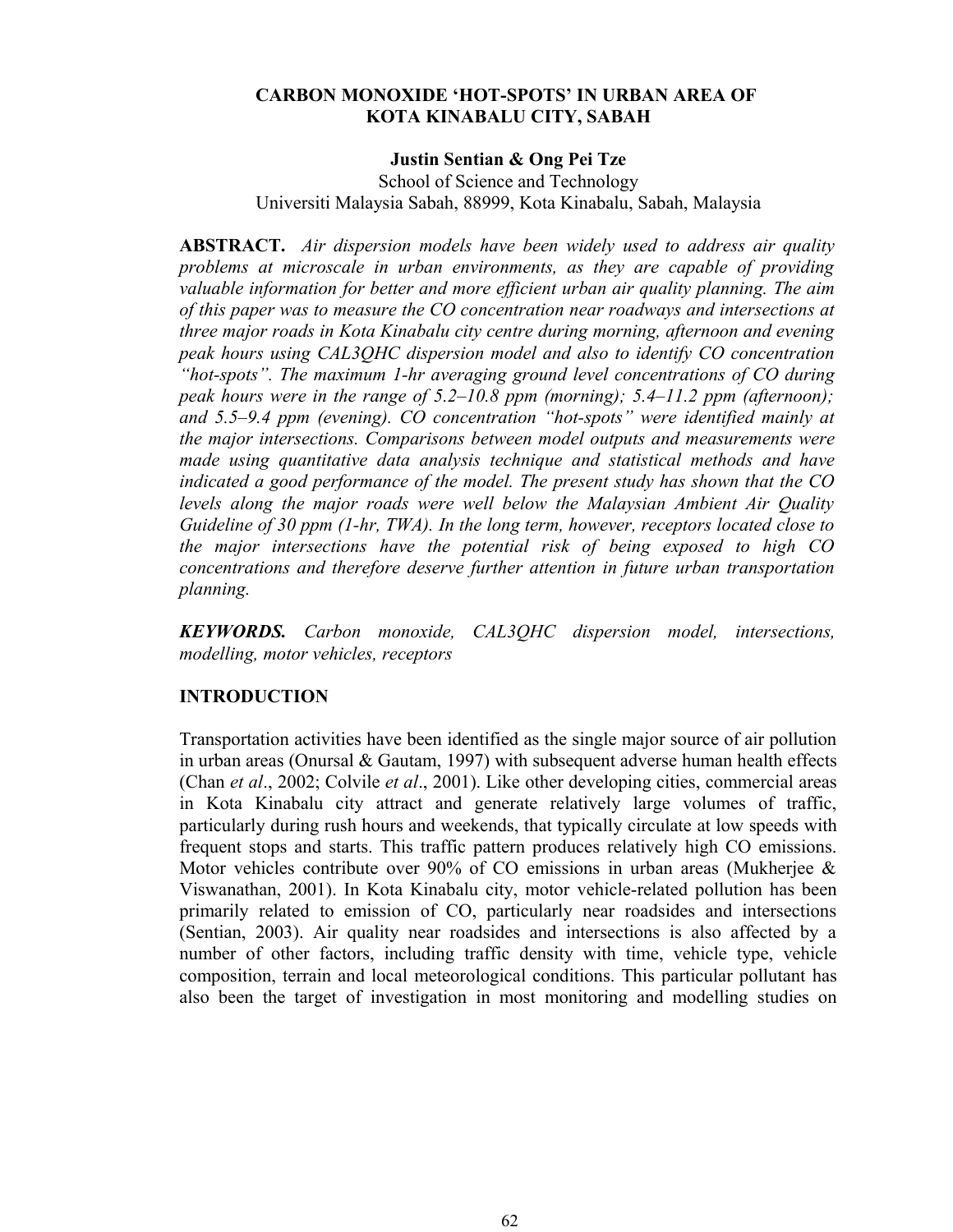vehicular pollution near roadways and major intersections in many cities (Bogo *et al*., 1999; Chan & Liu, 2001; Chan *et al*., 2002; Comrie & Diem, 1999; Sharma *et al*., 1999; Sivacoumar & Thanasekaran, 1999). CO is the result of incomplete fuel combustion that characterizes mobile as opposed to stationary pollution sources and therefore it can be used as a marker for the contribution of traffic to air pollution (Fenger, 1999).

Since commercial areas also attract large numbers of people, the potential for human exposure is great. Susceptible population groups within the city's commercial area such as in schools, residential flats and apartments and other public places are also a concern over the effect of traffic-related emissions on health and the local environment. These concerns have contributed to the demand for management of urban air quality to ensure a sustainable city.

Study of air quality problems at microscale in the urban environment requires application of an adequate methodology that permits understanding of source-receptor relations and the development of a proper strategy to reduce atmospheric pollution (Moussiopoulos *et al*., 2003). Air dispersion models have been widely used to address this issue as these models play an important role by providing information for better and more efficient air quality planning. For example, line source models are used to simulate the dispersion of pollutants near highways where vehicles are continually emitting pollutants. In the present work, CAL3QHC dispersion model was used to predict CO concentrations along the three major road links in Kota Kinabalu city centre. The objectives were to identify CO concentration hot-spots during typical peak hours (morning, 0730–1030; afternoon, 1130–1430; evening, 1630–1830) and to assess the potential exposure of selected receptors to pollutants within the studied area.

## **METHODOLOGY**

### **Description of Experimental Sites**

Kota Kinabalu (06°05'30"N; 116°07'30"E) with an estimated population of 400,000, is a developing city in the State of Sabah, Malaysia. The major commercial and business activities are concentrated in the city centre (Sentian  $\&$  Lee, 2004). For the modelling study, three main road links were selected; these were labelled as Link A (KK Bypass Rd–Tunku Abdul Rahman Rd–Tuaran Rd), Link B (Tun Fuad Stephens Rd–Tun Razak Rd–Coastal Rd–Kemajuan Rd), and Link C (Tun Fuad Stephens Rd–Kemajuan Rd). Measurements of CO were carried out at eight monitoring sites within the city centre, mainly along the three main roads (Figure 1).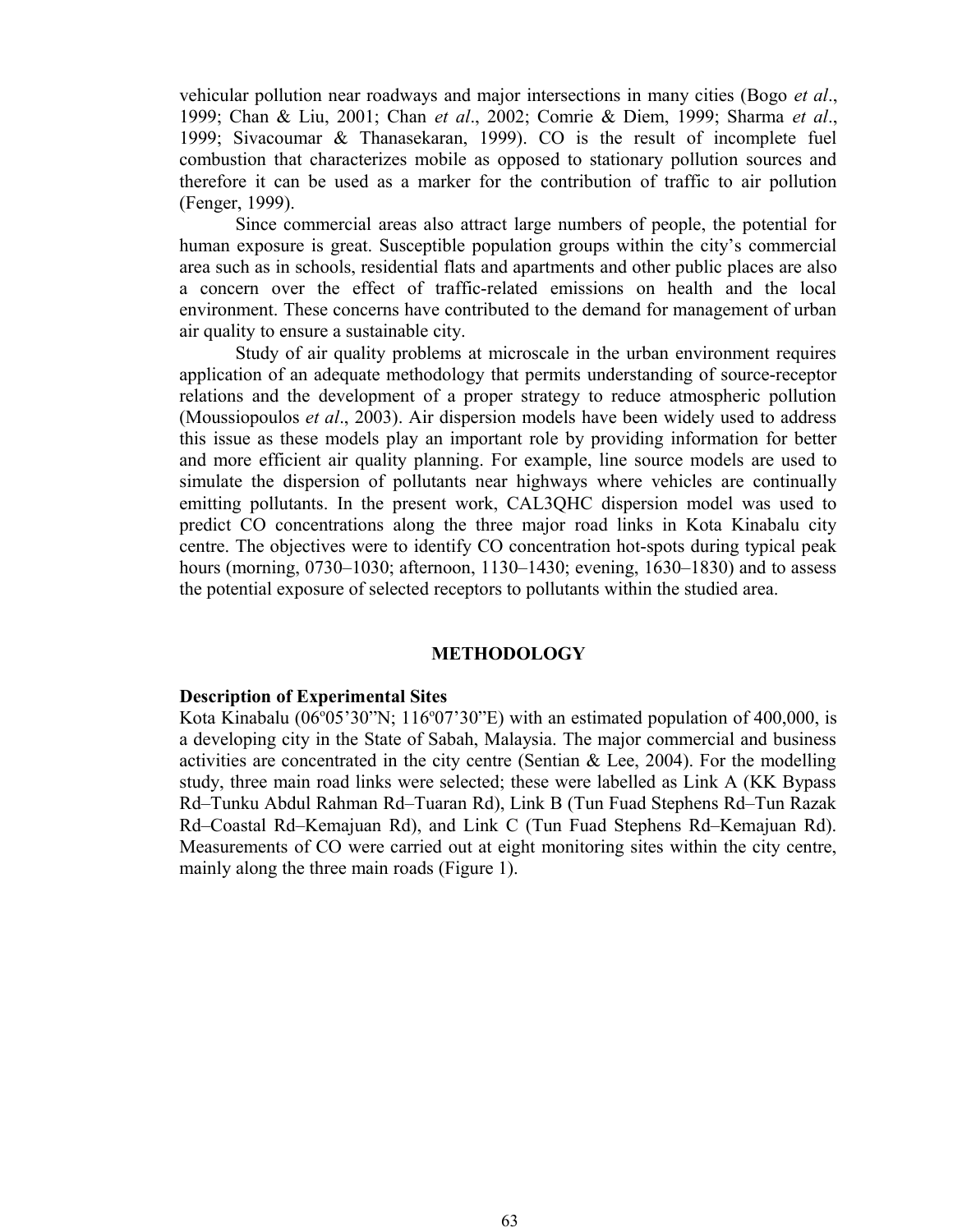

**Figure 1. Kota Kinabalu city centre: The three major road links are labelled as Links A, B and C, and the field monitoring sites are labelled as S1–S8.**

## **Field Measurements**

The modelling output results were evaluated against the CO levels measured at eight monitoring sites in the field. The CO levels were measured using Carbon Monoxide Analyzer Model 416 NDIR, a portable continuous CO monitor with detection range of 0–100 ppm. The sample gas flow rate is  $0.5 \pm 0.25$  L/min. The zero gas was passed through to warm up the instrument. The warm-up is completed when the zero point stabilizes (about 4 hours). A standard CO span gas and zero air were used to calibrate the instrument before and after each field measurement. The monitoring instruments were positioned about 1.5 m from the ground and at least 3 m from the road shoulder. The measurements were conducted continuously for 12 hours (0600–1800 hours) with 1-hr averaging time during the period June 2003–March 2004.

#### **Traffic Data Collection**

The three links are double carriageways with two lanes at each roadway; some intersections have 3–6 lanes. Motor vehicle count in the field was continuously monitored for different categories of vehicles (i.e. heavy duty, light duty petrol and diesel) for each direction. The average number of motor vehicles passing each of the monitoring sites was 3228–6795 veh/hr. The average vehicle speed was in the range of 20–50 km/hr. MOBILE 5A software programme was used to generate traffic source emission factors for input into the CAL3QHC model.

## **Meteorological Data**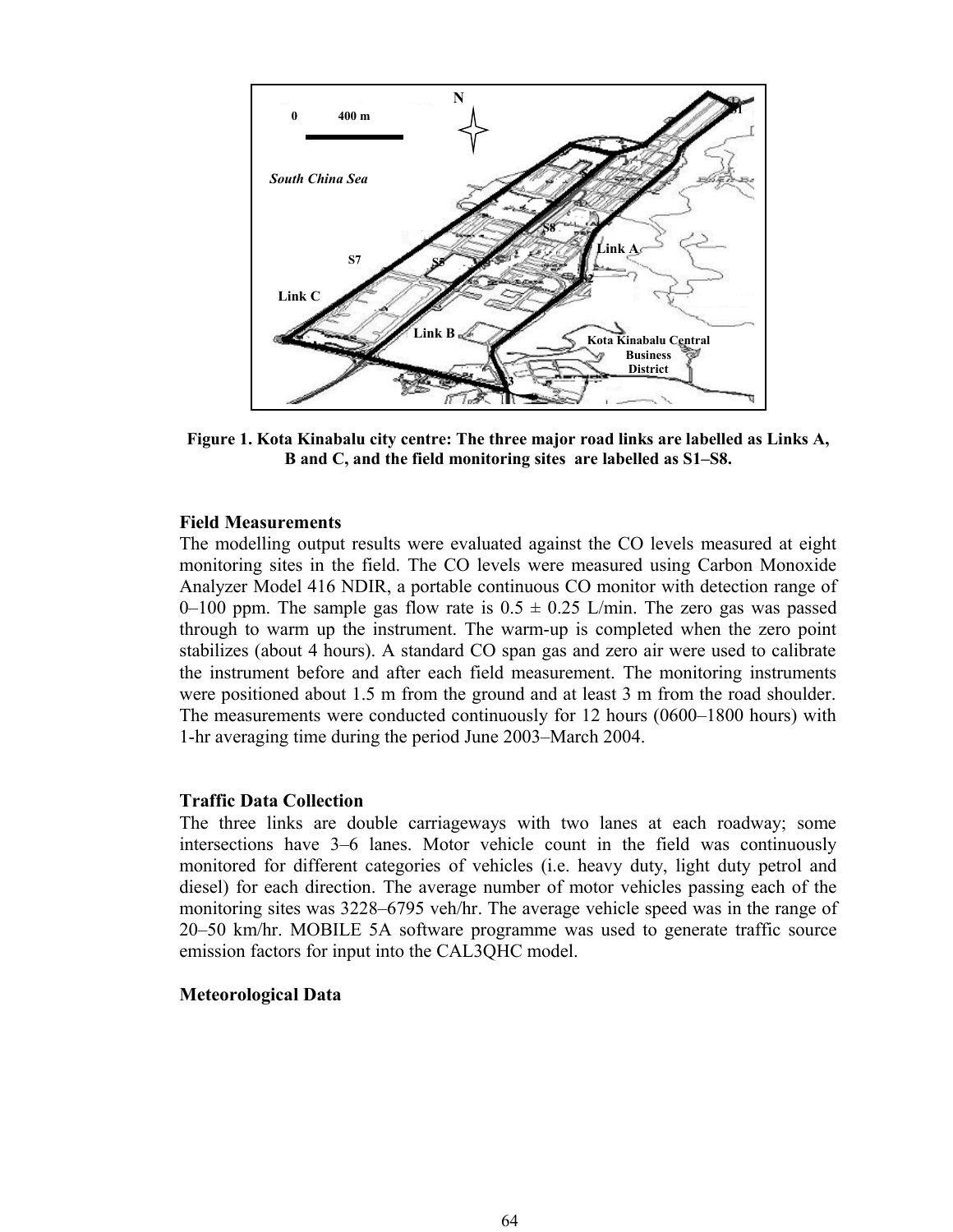A portable meteorological weather station (ESM Model 900) was installed at the monitoring sites to continuously monitor the wind speed, wind direction, temperature and humidity. Meteorological data were also obtained from the nearest meteorological station managed by Malaysian Meteorological Service Department to determine the atmospheric stability class.

#### **CO Emission Modelling**

The modelling study utilized the CAL3QHC (Ver. 2) dispersion model to measure CO concentrations from both moving and idling vehicles. The model is a line source air quality model developed by the California Department of Transportation (Caltrans). The model is based upon Gaussian diffusion equation and employs a mixing zone concept to characterize pollutant dispersion over the roadway. CAL3QHC is capable of processing a maximum of 120 roadway links and 60 receptor-points and 360 wind angles on each run. Input parameters that are required to run this model include roadway geometries, receptor locations, meteorological conditions, vehicular emission rates and additional traffic parameters such as saturation flow rate, signal type and arrival type. The model was run during all peak hours (morning, afternoon, and evening). The output of the dispersion model is one-hour average CO concentration at the receptors. The non-vehicle-originated (background) concentration of CO in trafficked sites was 0.2 ppm, which has been estimated using the equation simplified by Larson *et al*. (1996).

# **Defining Receptors**

Receptors are defined as locations close to the roadway where pollutant concentrations caused by mobile sources are to be measured. Receptors can exist as part of a grid or as discrete receptors. A receptor should be located outside the "mixing zone" of a roadway, which is the total width of the travel lanes of a roadway plus 3 meters (10 feet) on either side. A total of 47 discrete receptors were assessed in terms of potential exposure of CO by comparing with the Malaysian Ambient Air Quality Guideline of 30 ppm (1hr-TWA). Potential exposures that exceed the ambient standard may be of greater concern to public health because they increase the total body burden for CO (USEPA, 1999).

## **RESULTS AND DISCUSSION**

### **CO modelling**

A microscale CO dispersion modelling using CAL3QHC was carried out at three major roads (Link A, Link B and Link C) within Kota Kinabalu city centre during peak hours: morning (0730–1030), afternoon (1130–1430) and evening (1630–1830). Link A, with average of 5,222 veh/hr has maximum CO concentration (1 hr-TWA) during peak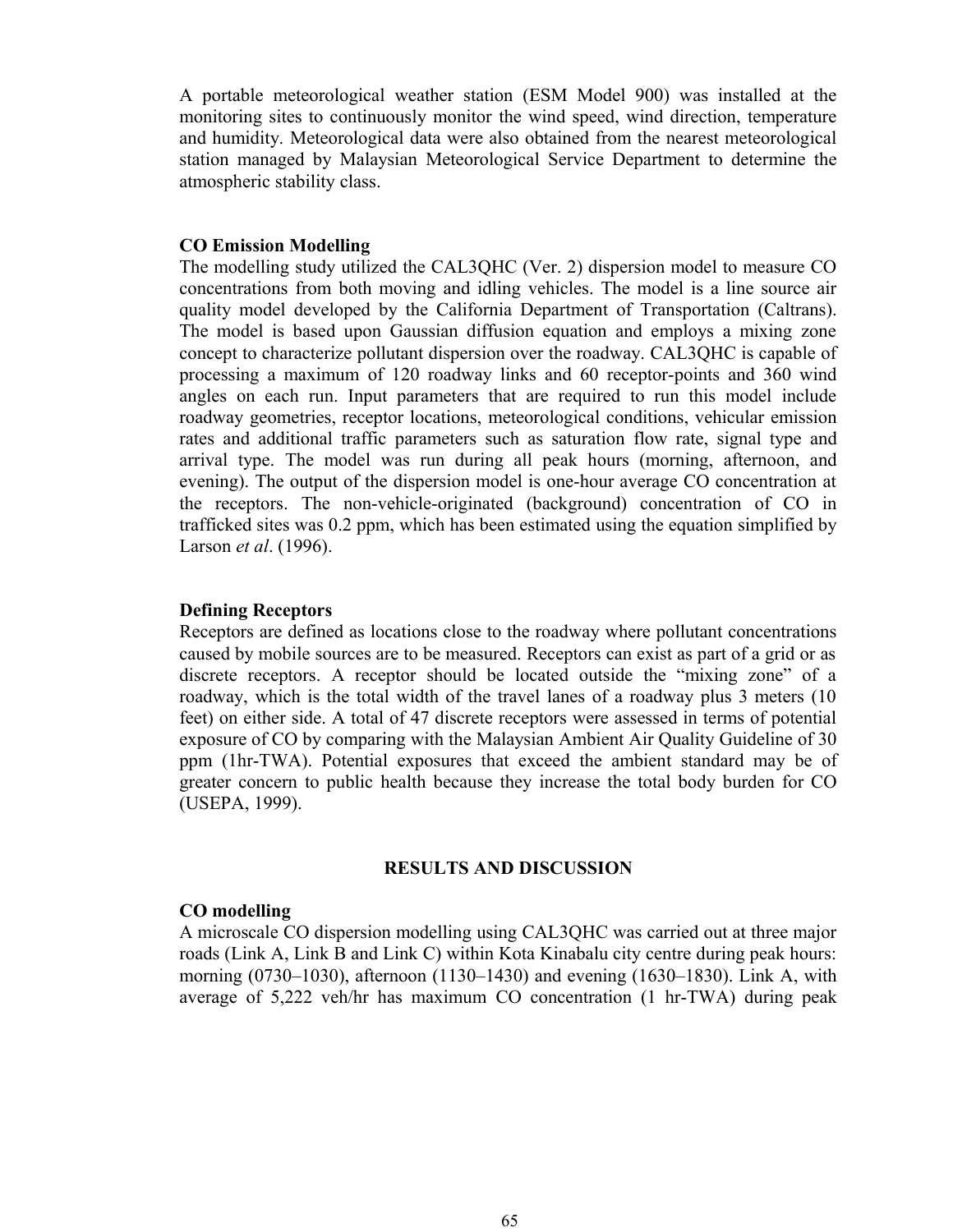hours of 10.3 ppm (morning), 10.9 ppm (afternoon) and 9.2 (evening). CO "hot-spots" along the link were mainly found at major intersections. One of the hot-spot was at S3, which is the largest traffic intersection in the city (Figure 2). Link B, which is one of the busiest roads in the city with an average of 5,983 veh/hr, has the highest concentration of CO (8.0–13.9 ppm, 1-hr TWA) during peak hours. The maximum CO concentrations during peak hours were 13.3 ppm (morning), 13.9 ppm (afternoon) and 13.2 ppm (evening). Meanwhile, Link C, which has comparably lower traffic density (2,220 veh/hr) with the exception of intersection S3, has maximum CO concentrations of 10.6 ppm (morning), 11.0 ppm (afternoon) and 9.2 ppm (evening). Similar to Link A, CO "hot-spots" in Link B and Link C were clearly identified at major intersections, particularly S6 (Figure 3 and Figure 4).



**Figure 2. Carbon monoxide concentrations (1hr, TWA) during peak hours at Link A**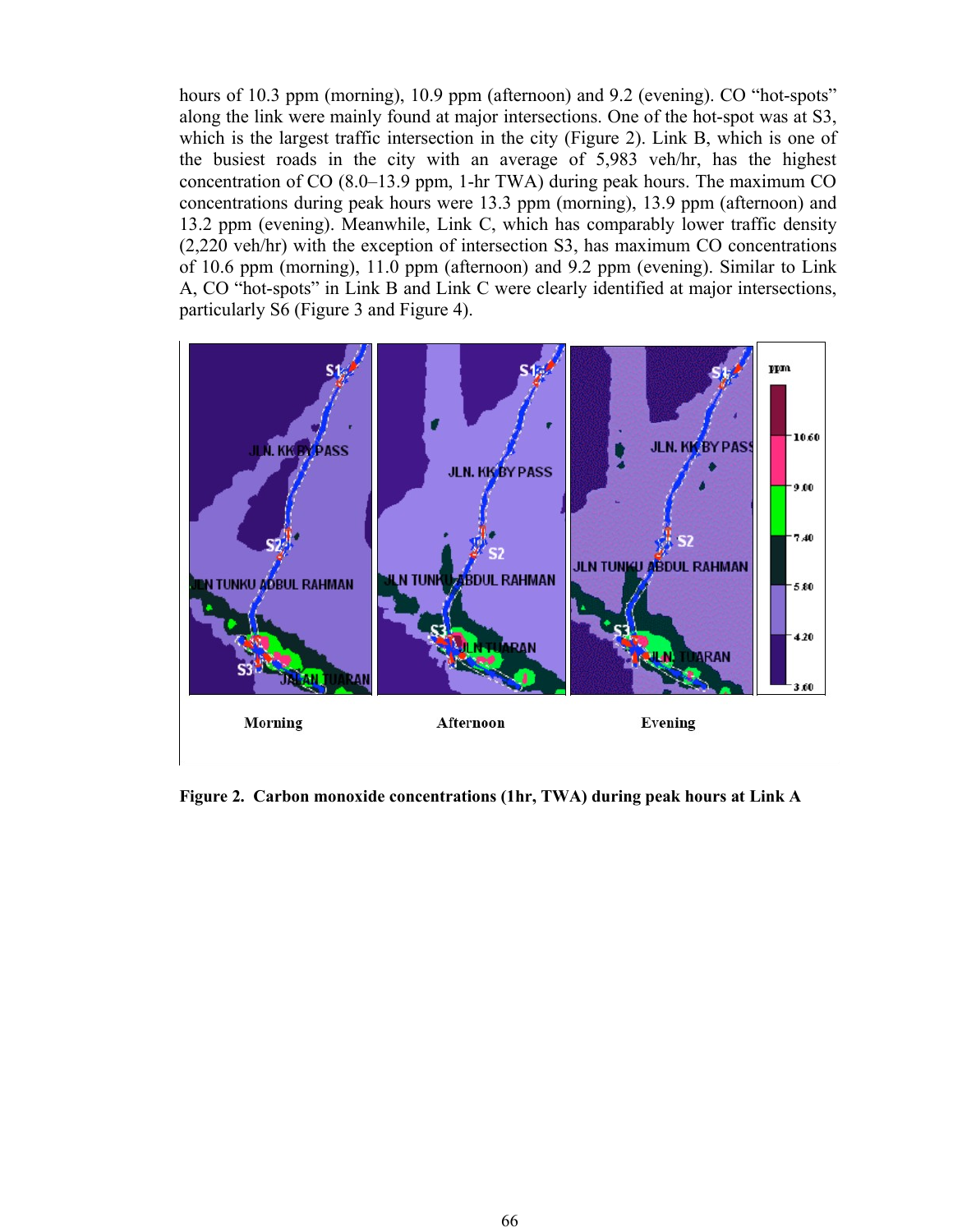

**Figure 3: Carbon monoxide concentrations (1hr, TWA) during peak hours at Link B**



**Figure 4. Carbon monoxide concentrations (1hr, TWA) during peak hours at Link C**

High concentrations of CO, mostly at the intersections, mainly originated from motor vehicle emissions. Strong positive relationships between the CO concentrations and the number of vehicles at all monitoring sites  $(R^2$  between 0.76–0.98) were found in this study, indicating that motor vehicles contributed most of the CO emissions (Figure 5). Similar conclusions were also observed elsewhere concerning CO emission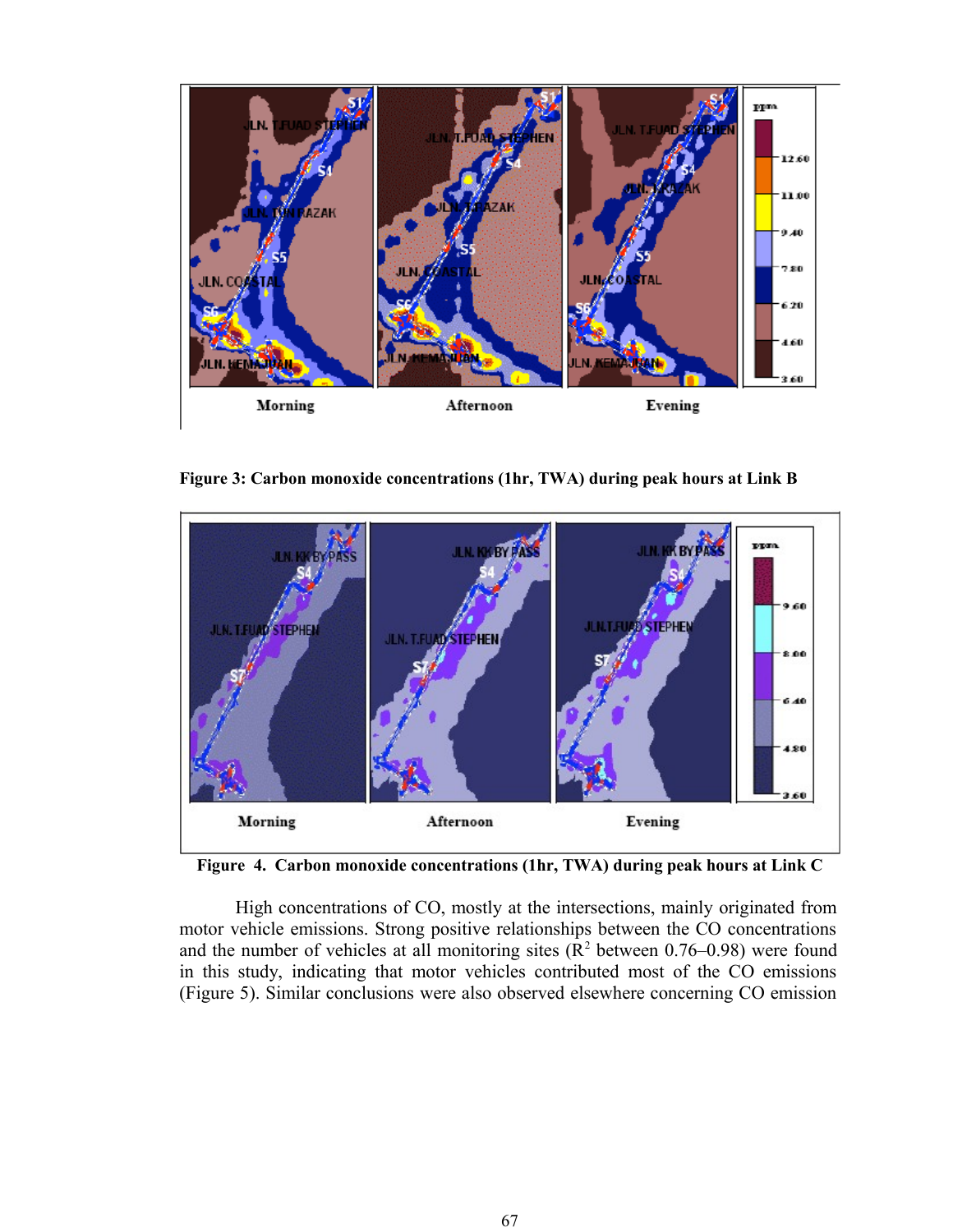from motor vehicles (Bogo *et al*., 1999; Borrego *et al*., 2003; Chan & Liu, 2001; Chan *et al*., 2002; Gramotnev *et al*., 2003; Potoglou & Kanaroglou, 2005).



**Figure 5. Relationships between the CO concentrations (ppm) and the number of traffic at Link A, Link B and Link C.**

Traffic flow conditions also caused the high CO concentration particularly at the intersections. Intersections S6 and S3, for example, apart from recording higher number of motor vehicles, these intersections were also observed to be over-saturated with traffic, particularly during the afternoon and evening peak hours. This condition could have contributed significantly to the CO concentrations (Zhou and Sperling, 2001). It was also observed that the average signal cycles at S3 (140 sec) and S6 (120 sec) were comparably longer than at other intersections. This condition allowed vehicles from various directions to idle for a longer time and thus emit more CO. Motor vehicles with the engine running in an idle position have been shown to emit more CO than in free flow conditions (Luria *et al*., 1990; Mukherjee & Viswanathan, 2001). Highest CO levels at busiest intersections could have been due to the impact of elevated exhaust plumes from slow-moving vehicles as observed in another study (Moseholm *et al*., 1996). The traffic occupancy effect that has been related to the effect of vehicle induced air turbulence in the "mixing zone" could also be responsible for the CO variations at the monitoring sites. Among other factors that could play important roles in the variation of CO concentration but have not been investigated in this study are type of fuel used (Bradley *et al.*, 1999; Schifter *et al*., 2003), age of the motor vehicles (Schifter *et al*., 2003), local meteorological conditions (Comrie and Diem, 1999; Sjodin *et al.*, 1994), and urban high-rise buildings (Zhou and Sperling, 2001)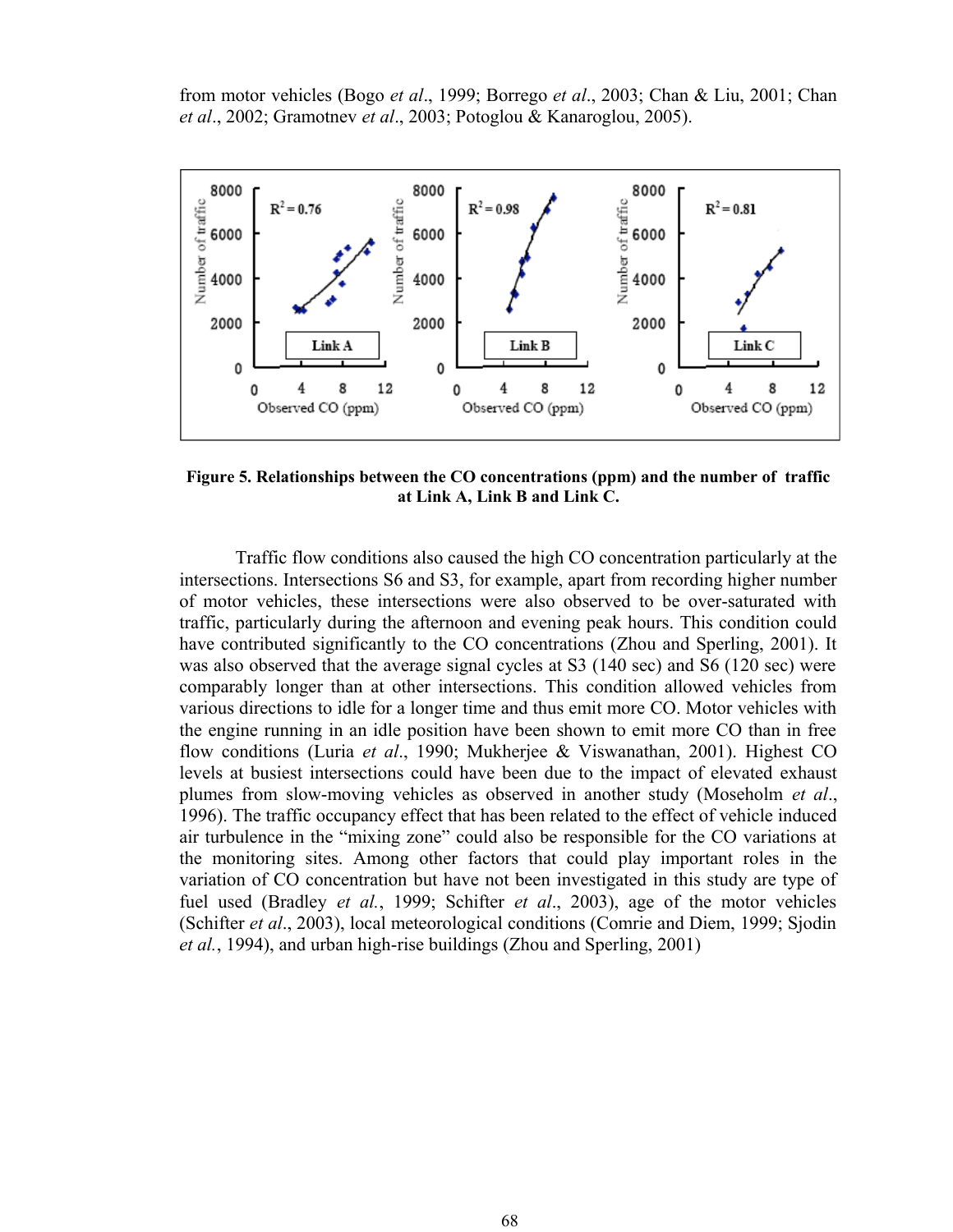# **Verification of Modelling Results with Field Monitoring Data**

Evaluation of the performance of an air quality model generally focuses on assessing the accuracy of model prediction relative to observed concentrations. In this study, evaluation was performed statistically on each link for each peak period and the analysis indicated that the predicted CO level from the microscale dispersion model compares well with the measurements of CO in the field (regression coefficient,  $R^2$ ) between 0.76–0.96) as shown in Figure 6.



**Figure 6. Relationships of the observed and modelled CO concentrations during peak hours at Link A, Link B and Link C.**

**Receptor Exposure**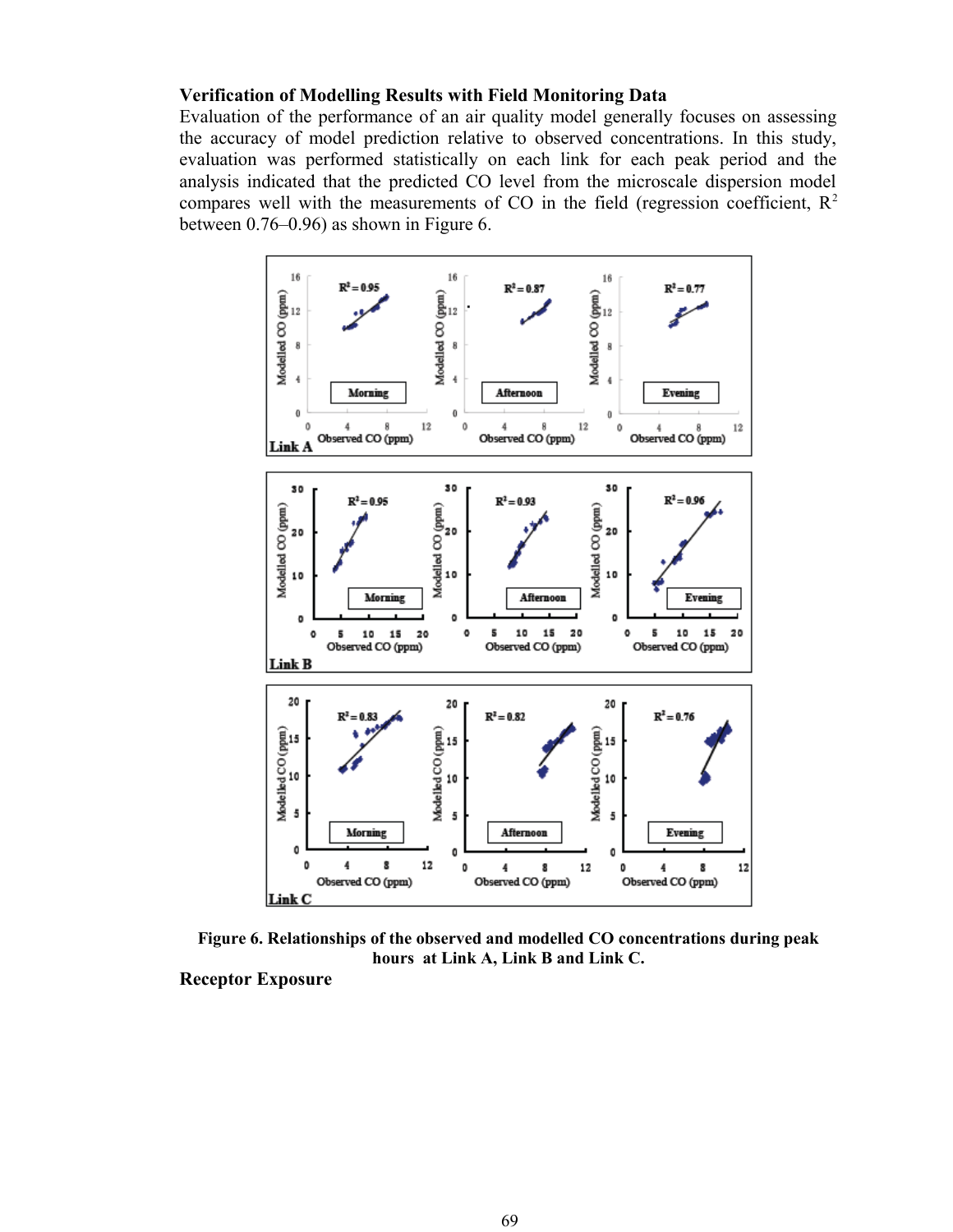A number of selected discrete receptors within the studied area were assessed in terms of potential exposure to pollutants compared with the Malaysian Ambient Air Quality Guideline of 30 ppm (1 hr-TWA). A total of 47 receptors (mostly public places such as shopping complexes, offices, residential flats and apartments, schools, hotels, petrol kiosks and restaurants) were selected. Based on the modelling results, the CO concentrations at selected receptors were in the range of 4.3 to 11.7 ppm with the highest CO concentration at R19 (ESSO Petrol Kiosk) (Figure 7). All the selected receptors were exposed to CO concentrations well below the ambient standard of 30 ppm (1hr, TWA). In considering the average annual increase of registered motor vehicles in Kota Kinabalu of about 7.58%, long-term exposure to CO of some receptors such as R17 (Kota Kinabalu Police Station Headquarters and residential flats) deserve further attention in future urban transportation planning.



**Figure 7. Carbon monoxide concentrations (1hr, TWA) at selected receptors in Kota Kinabalu city centre**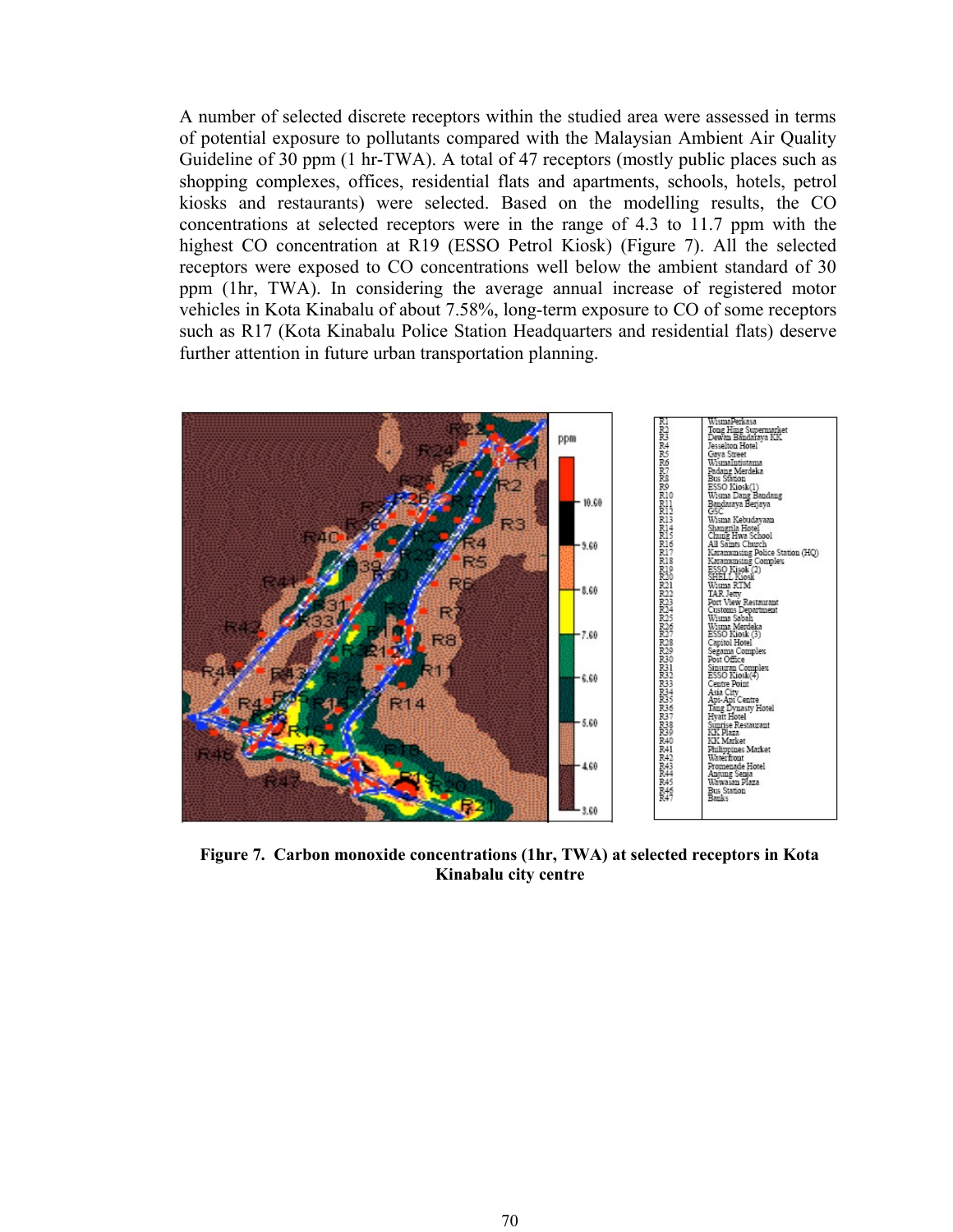## **CONCLUSION**

The maximum 1-hr (TWA) concentrations of CO during peak hours at three major links in Kota Kinabalu city centre were in the range of 5.2–10.8 ppm (morning), 5.4–11.2 ppm (afternoon), and 5.5–9.4 ppm (evening), which are well below the Malaysian Ambient Air Quality Guideline of 30 ppm. Motor vehicles and the traffic flow conditions were among the main factors that have been identified as contributing to the higher levels of CO at the major intersections and busiest links in the city. CO concentration "hot-spots" were also identified, mainly at major intersections such as S3 and S6. Even though the present study has shown no alarming situation on CO levels, receptors located close to the major intersections have the potential risk of being exposed to high CO concentration in the long term and therefore deserve further attention in future urban transportation planning.

#### **ACKNOWLEDGMENT**

The authors wish to thank Universiti Malaysia Sabah for providing the financial support (B-0803-01-ER/U45).

## **REFERENCES**

- Bogo, H., Negri, R.M. & San Roman, E. 1999. Continuous measurement of gaseous pollutants in Buenos Aires city. *Atmospheric Environment* **33**: 2587–2598.
- Borrego, C., Tchepel, O., Costa, A.M., Amorium, J.H. and Miranda, A.I. 2003. Emission and dispersion modeling of Lisbon air quality at local scale. *Atmospheric Environment* **37**: 5197–5205.
- Bradley, K. S. , Stedman, D.H.. & B. A. Gary. 1999. A global inventory of carbon monoxide emissions from motor vehicles. *Chemosphere - Global Change Science,* 1 (**1-3**):65-72
- Chan, L.Y. and Liu, Y.M. 2001. Carbon monoxide levels in popular passenger commuting modes traversing major commuting routes in Hong Kong. *Atmospheric Environment* **35**: 2637–2646.
- Chan, L.Y., Lau, W.L., Zou, S.C., Cao, Z.X. & Lai, S.C. 2002. Exposure level of carbon monoxide and respirable suspended particulate in public transportation modes while commuting in urban area of Guangzhou, China. *Atmospheric Environment* **36**: 5831– 5840.
- Colvile, R.N., Hutchinson, E.J., Mindel, J.S. & Warren, R.F. 2001. The transport sector as a source of air pollution. *Atmospheric Environment* **35**: 1537–1565.
- Comrie, A.C. & Diem, J. E. 1999. Climatology and forecast modeling of ambient carbon monoxide in Phoenix Arizona. *Atmospheric Environment* **33**: 5023–5036.
- Faiz, A., 1993 Automotive emissions in developing countries—relative implications for global warming, acidification and urban air quality. *Transportation Research A* **27**: 167–186.